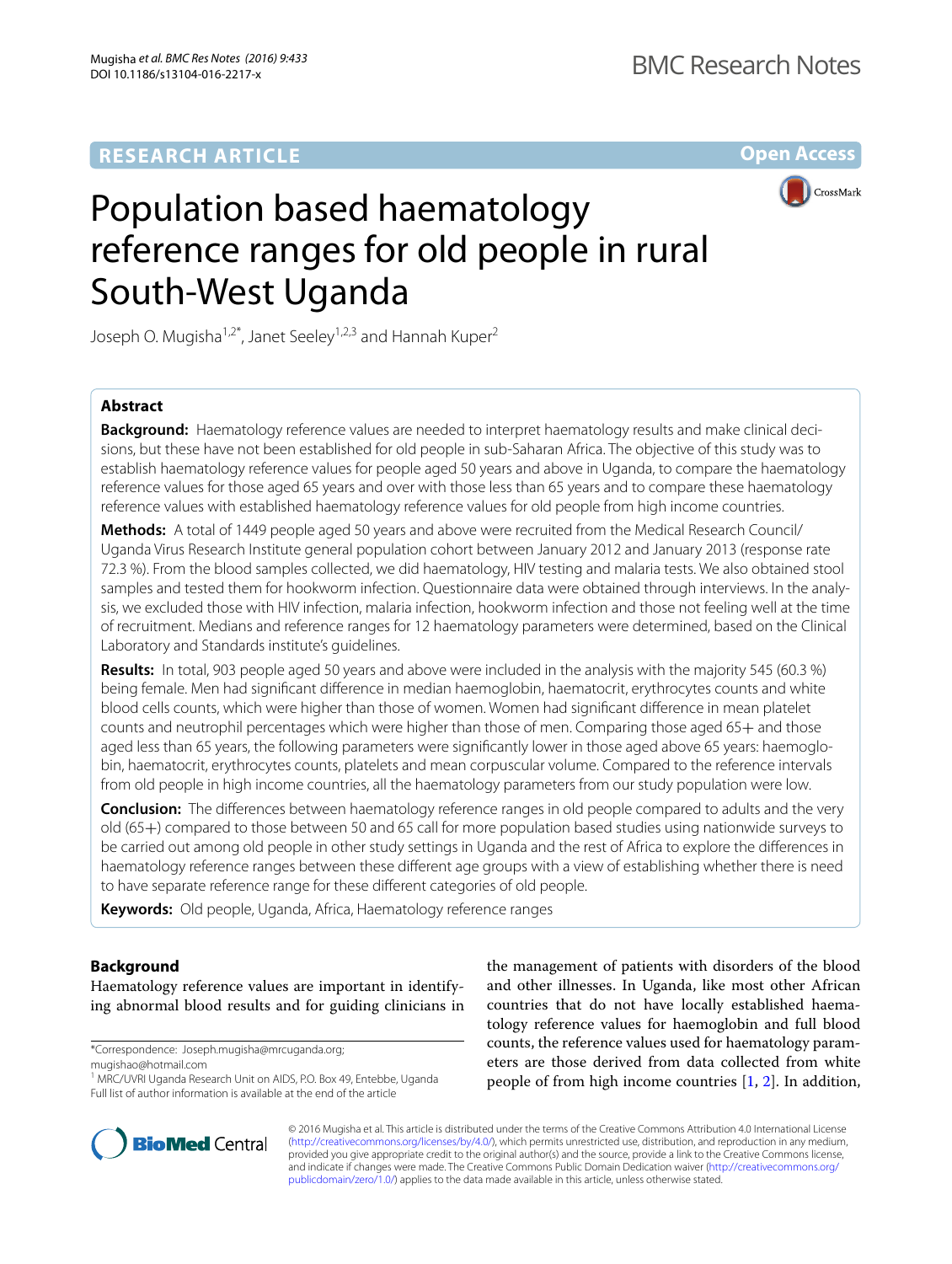these haematology reference values from studies in white people are also used to make guidelines, such as those of the WHO, used in the definition of anaemia [[3\]](#page-7-2).

Haematology reference values derived from white people may be different from those derived from black people in Africa, as shown by studies conducted in Africa [\[1](#page-7-0), [2,](#page-7-1) [4–](#page-7-3)[6\]](#page-7-4). Generally, reference values for haemoglobin in black Africans are lower than those in white people while those for platelets are higher than those in white people. A number of factors have been suggested for these differences, including genetic variation, the higher prevalence of pathogens like malaria and hookworm in Africa, poorer nutritional status of individuals and altitude [[7\]](#page-7-5).

In addition to the question of whether reference values based on whites are generalisable to other populations, there is also debate on whether haemoglobin and other haematology reference values derived from young adults are suitable for old people [\[8](#page-7-6)]. For example regarding haemoglobin, a number of studies conducted in high income countries have shown that haemoglobin declines with age especially in males as compared to females [[9–](#page-7-7) [11\]](#page-7-8). It has been suggested that there may be some agerelated conditions that may determine the reduction of haemoglobin, such as: reduction in the reserve of haematopoietic progenitors, decreased responsiveness of these progenitors to stimulatory growth factors and reduced erythropoietin production [[12](#page-7-9)], which may contribute or result to lower reference ranges for haemoglobin in healthy older adults compared to healthy younger adults. Such age related differences in haematological reference ranges have been reported in high income countries [\[13](#page-7-10), [14\]](#page-7-11).

From our literature search, we did not come across any study from Uganda on haematology reference ranges for old people. We identified four studies that were conducted in Uganda on haematology and other laboratory reference ranges like CD4 cell counts and blood biochemistry  $[1, 4, 5, 15]$  $[1, 4, 5, 15]$  $[1, 4, 5, 15]$  $[1, 4, 5, 15]$  $[1, 4, 5, 15]$  $[1, 4, 5, 15]$  $[1, 4, 5, 15]$  $[1, 4, 5, 15]$  $[1, 4, 5, 15]$  in young adults. All these studies, except one, were conducted in preparation of HIV vaccine trials. These studies included very few old people (<2 %). More importantly, these studies did not test the study participants for some infections like malaria and hookworm infestations which are prevalent in Uganda and have been shown to be related to anaemia, so that the reference ranges derived from these studies may not reflect the actual reference ranges of healthy people within these populations. Studies done elsewhere in Africa to establish local haematology and biochemical reference values have also not targeted older people [[2,](#page-7-1) [16–](#page-7-14)[19\]](#page-7-15) with the exception of one study conducted in Zimbabwe [\[20](#page-7-16)].

Since the population of older people is increasing in Africa [[21](#page-7-17)] and research and care for older people infected with HIV/AIDS especially those on anti-retroviral therapy (ART) is gaining momentum [\[22](#page-7-18), [23\]](#page-7-19), it is necessary to establish local haematology reference ranges for older people in order to improve on the interpretation of haematology results for older people.

We used data from the anaemia survey that was conducted in older people in the General Population Cohort (GPC) in rural South West Uganda to create haematology reference ranges for old people including hemoglobin, white blood cell counts (WBC) totals and differentials, red blood cell counts (RBC), haematocrit (HCT), mean corpuscular volume (MCV), mean corpuscular hemoglobin (MCH) and platelets (PLT). We compared haematology reference ranges for people aged 50 to  $\leq 65$  years and those aged >65 years and compared these reference ranges with those reported from old people in high income countries [\[13,](#page-7-10) [14](#page-7-11), [24,](#page-7-20) [25\]](#page-7-21).

## **Methods**

#### **Study population**

Study participants aged 50 years and above were recruited during the anaemia survey that was conducted in the General Population Cohort [[26](#page-7-22)] round 23 between January 2012 and January 2013. Eligible participants were elder residents that gave consent to participate in the study from 25 study villages during the survey period, were willing to give a blood and stool sample and were willing to be interviewed. Participants were excluded if they were too ill to answer questions.

#### **Justification for inclusion of 50–59 age groups**

There are many definitions that have been used to describe older people. However, there is no general agreement on the age at which a person becomes old, although generally they can refer to people aged 60 years and over [\[27](#page-8-0)]. In many developed countries, the reference age can be pushed up to 65, which is the age at which people become eligible for old age social security benefits [\[28](#page-8-1)]. In sub Saharan Africa, it is acceptable to use 50 years old as a cut off as previously defined by the minimum data set project [[29\]](#page-8-2) of the World Health Organisation, due to the low life expectancy in this region.

#### **The general population cohort**

Details of the general population cohort have been described previously [\[30\]](#page-8-3). In brief, the GPC is a population-based cohort study of around 20,000 people living within the Kyamulibwa sub-county of Kalungu district in rural South-West Uganda. The cohort was established in 1989 by MRC/UVRI Uganda Research Unit on AIDS to describe trends in the prevalence and incidence of HIV infection and their determinants in the general population. The initial recruitment was conducted in 1989/1990.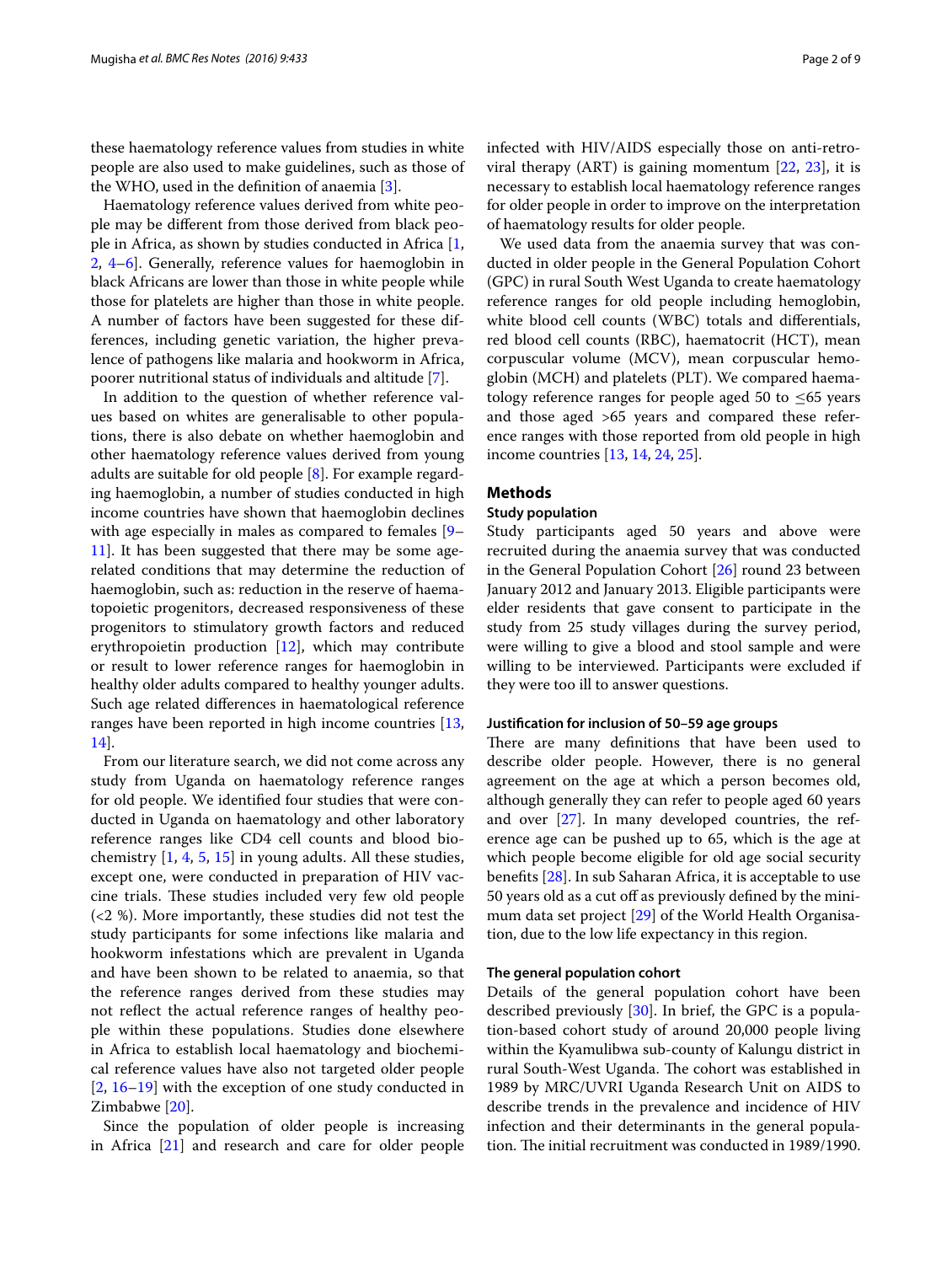Every year since 1989, annual house-to-house "rounds" of census and survey have been carried out until 2012 when the house to house survey method was changed to active participation by inviting and surveying residents at central hubs (a building rented for the purpose in the village) in each of the study villages.

Demographic, socio-medical and serological data are collected. Information regularly obtained includes data on fertility, mortality, migration, sexual behavior, perceptions of HIV infection and HIV status.

The GPC runs a clinic and a clinical laboratory at the Kyamulibwa field office where GPC participants can access free treatment. The clinic is run by two clinicians and is stocked with most of the essential drugs recommended by the Ministry of Health of the Uganda government.

In addition to conducting annual HIV sero surveys, the GPC also provides a population for recruitment for other studies including the rural clinical cohort aimed at understanding the clinical course of HIV disease in adults and improving treatment outcomes for HIV infected participants and social science research aimed at an in-depth understanding of social aspects of health, including research on the health and wellbeing of older people.

The study reference population has prevalent diseases like malaria, worm infestations especially hookworm, HIV/AIDS and a number of respiratory tract infections.

#### **Data collection for the anaemia survey**

A questionnaire for the anaemia study was developed based on existing questions in the GPC survey questionnaire [[26\]](#page-7-22), the World Health Organisation study on global ageing and adult health [\[31\]](#page-8-4) questionnaire and the cross cultural assessment of nutrition in older subjects questionnaire [\[32\]](#page-8-5). For this analysis, we collected questions specifically on the social demographic characteristics of study participants, alcohol and tobacco use, self-rated health at the time of the interviews, history of fever, use of drugs for malaria treatment in the past month prior to the interview, history of worm treatment in the past month prior to the interview and history of cancer or cancer treatment. The anaemia study questionnaire was translated into the local language and back translated into English and necessary adjustments made. The questionnaire was then pilot tested using 63 people belonging to the target age group. The final questionnaire was then programmed on ultra-mobile personal computers (UMPCs) which were used for data collection. All older people in the GPC were first enumerated and mobilized through community meetings, and home visits. Those that consented to participate in the anaemia survey were either interviewed from the village central hubs or were interviewed from the GPC study clinic. All interviews were conducted by trained interviewers from the GPC.

#### **Sample collection**

Phlebotomy was performed by a nurse on one arm with the respondent in the seated position. Five milliliters of blood were drawn in an EDTA tube and inverted 5–6 times to ensure mixing with EDTA anticoagulant to prevent clotting. Blood samples were drawn between 8.30 a.m. and 2.30 p.m. each day. Participants did not undergo fasting prior to phlebotomy. Two consecutive stool samples were obtained in stool bottles which had been provided together with instructions a day prior to the interview. The samples were stored in cold boxes and transported on the same day to the Kyamulibwa clinic laboratory by an MRC/UVRI van.

#### **Haematology**

A complete blood count with a differential was performed on the on the same day the sample was collected. The haematology was performed at the Kyamulibwa clinical laboratory using a Beckman Coulter  $A^{C,T}$  5 diff CP Haematology analyser (Beckman Coulter, USA), following the manufacturer's instructions.

#### **HIV testing**

HIV testing was done using an algorithm for HIV-testing with three HIV-1 rapid tests as recommended by the Uganda Ministry of Health. The algorithm for HIV rapid testing consisted of an initial screening with the rapid test Determine HIV1/2 (Abbot Laboratories by Abbot Japan, CO LTD, Minato-Ku, Tokyo Japan). If the test result was negative the participant was given a diagnosis of HIV negative with no further rapid testing. If the test result was positive the sample was retested with the rapid test HIV 1/2 Stat-Pak (Chembio Diagnostics System 3661 Horseblock Road, Med Ford, New York 11763, USA). If both tests gave a positive result the participant was given a diagnosis of HIV positive with no further rapid testing. If the tests gave discordant results (one positive and the other negative), the sample was further evaluated with the rapid test Uni-Gold Recombinant HIV-1/2 (Trinity Biotech PLC, IDA Business Park, Bray, Cowicklow, Ireland). For those samples assessed by all three tests, two positive test results were interpreted as a positive diagnosis. If two of the three tests gave negative results then the participant was diagnosed as being negative for HIV.

## **Malaria testing**

Malaria was defined as having a positive blood slide for malaria parasites. Thick and thin, Giemsa-stained blood smears were prepared and microscopically examined for malaria parasite and species.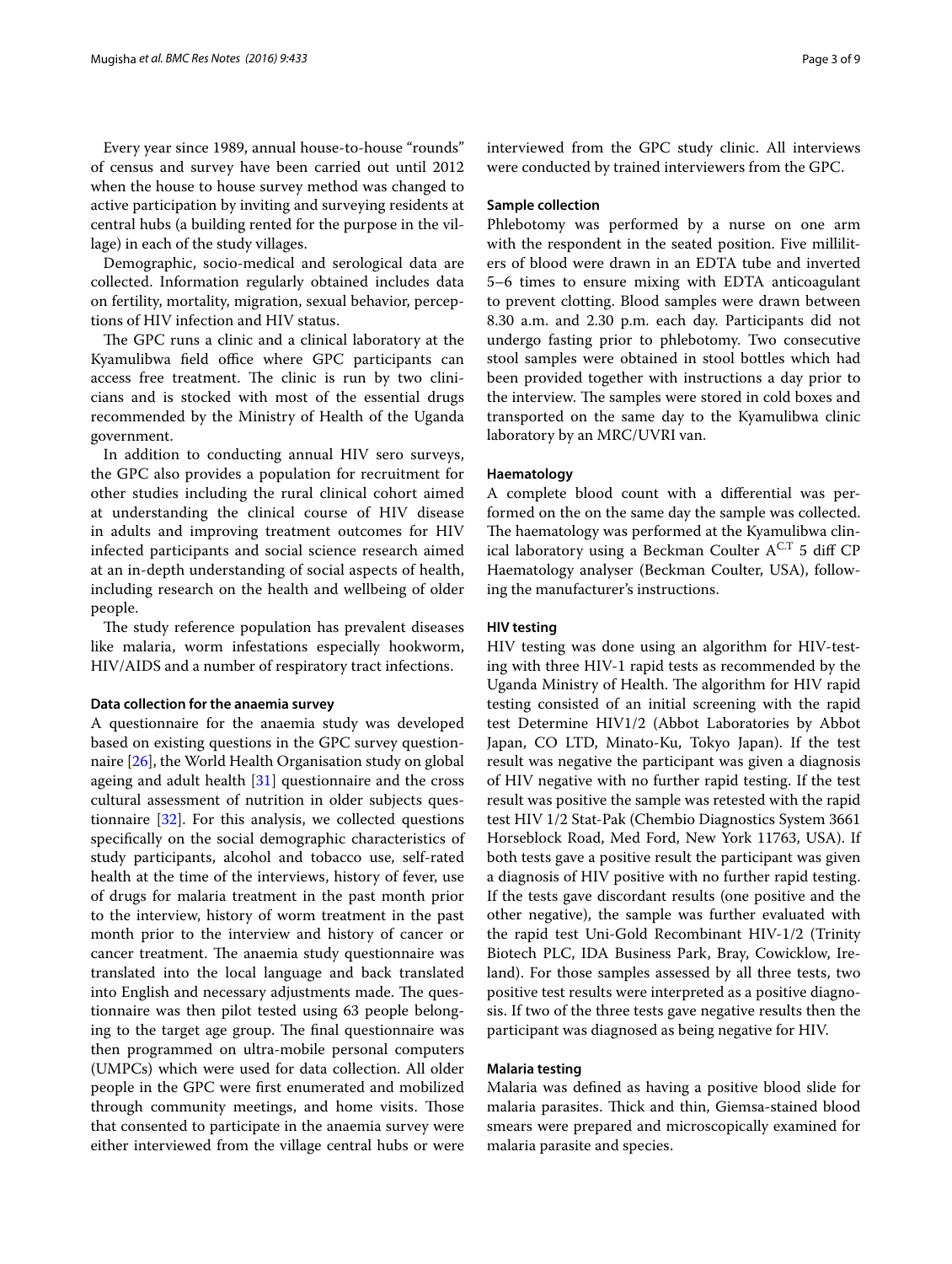#### **Hookworm testing**

Two slides per stool sample were prepared at the Kyamulibwa clinical laboratory and examined for hook worm ova using the Kato Katz method [[33\]](#page-8-6). Results were classified based on WHO infection guidelines as light [less than 2000 eggs per g (EPG) of faeces], moderate (between 2000 and 4000 EPG) and heavy (above 4000 EPG).

#### **Quality control**

All laboratory tests were performed by trained laboratory technologists following special operating procedures of the MRC/UVRI laboratories. External quality assurance for the MRC/UVRI laboratories was also carried out every year by National Health Laboratory Services (South Africa) and Royal College Pathologists Australia for the automated machines twice a year. In addition to these, laboratory audits were conducted on the MRC/ UVRI laboratories twice a year by Clinical Laboratory services South Africa and Qualogy Ltd for good clinical laboratory practice annually. Controls for the haematology analyser were done on a daily basis using commercially manufactured COULTER A<sup>C.T</sup>5 diff control plus (Beckman Coulter, USA) and were classified as low, normal and high.

#### **Ethical considerations**

Ethical clearance was obtained from London School of Hygiene and Tropical Medicine ethics committee, Uganda Virus Research Institute Research and Ethics Committee and the Uganda National Council for Science and Technology. We obtained informed consent from all the study participants and all participants requiring medical treatment were referred to the GPC study clinic and nearby government health centres.

#### **Data management and statistical methods**

Questionnaire data were uploaded from the UMPCs onto a networked computer and automatically stored onto the server each evening at the MRC/UVRI field station. The following morning, the data were checked and uploaded onto the database. Laboratory data were double entered into access computer program by data entry officers at the field station. After data cleaning (looking for missing values, removing extreme values and wrong entries), questionnaire data were merged with laboratory data. Data analysis was performed using STATA 11 software (Stata Corp, College Park, TX, USA). In the analysis we excluded participants with malaria, hookworm, HIV/ AIDS or those who reported that they were not feeling well at the time of the survey. Since most of the literature on haematology reference intervals has shown differences between men and women, we stratified the data by gender. We also stratified the data by age (comparing older people 50–65 years and those 65 years and above). All analysis for establishing the reference values were based on the CLSI (Clinical and Laboratory Standards Institute, 2008) [\[34](#page-8-7)].

We first performed a goodness of fit test. Since most of the parameters were not normally distributed according to the Shapiro–Wilk test for normality, we used a non-parametric method as a procedure for establishing reference values [[34](#page-8-7)]. With respect to outliers, we used Dixons method [[35\]](#page-8-8). Medians and reference values were obtained directly from the data and p values for the differences between men and women were estimated using the Mann–Whitney test. The reference values were calculated as the range between those values at the 2.5 and 97.5 % limits for the population. The reference values thus encompassed 95 % of our study population.

#### **Results**

#### **Description of study population and exclusions**

In total, questionnaire and haematology data were available for 1455 participants (72.3 % of the total population of older people within the GPC). More than half (58.2 %) of the participants interviewed were female (Table [1\)](#page-4-0). After excluding those with hookworm infection (412), current malaria infection (41), those who were HIV positive (94), and those who were uncertain about their age (5) we had data for 903 older people (62.1 %) of which 545 (60.3 %) were female (Table [2\)](#page-4-1).

#### **Haematology values for older people**

The 95 % reference ranges for haematology in people aged 50 years and above are shown in Table [2.](#page-4-1) Only haemoglobin, haematocrit, erythrocyte counts white blood cells counts, platelet counts and neutrophil percent, were significantly different for men as compared to women  $(p < 0.05)$ . Men had higher haemoglobin, haematocrit, erythrocyte counts and white blood cell counts than women. Women had higher platelet counts and higher neutrophils.

## **Haemalotogy reference values in those below and above 65 years**

The 95 % reference values for  $\leq 65$  years and those >65 according to gender are shown in Table [3.](#page-5-0) The following parameters were significantly lower in those aged above 65 years compared with those aged less than 65 years: haemoglobin, haematocrit, erythrocytes, platelets and mean corpuscular volume.

## **Comparison with haematology values in old people**

We only identified one study from the African region on haematology reference ranges for old people therefore; the comparisons were from studies undertaken in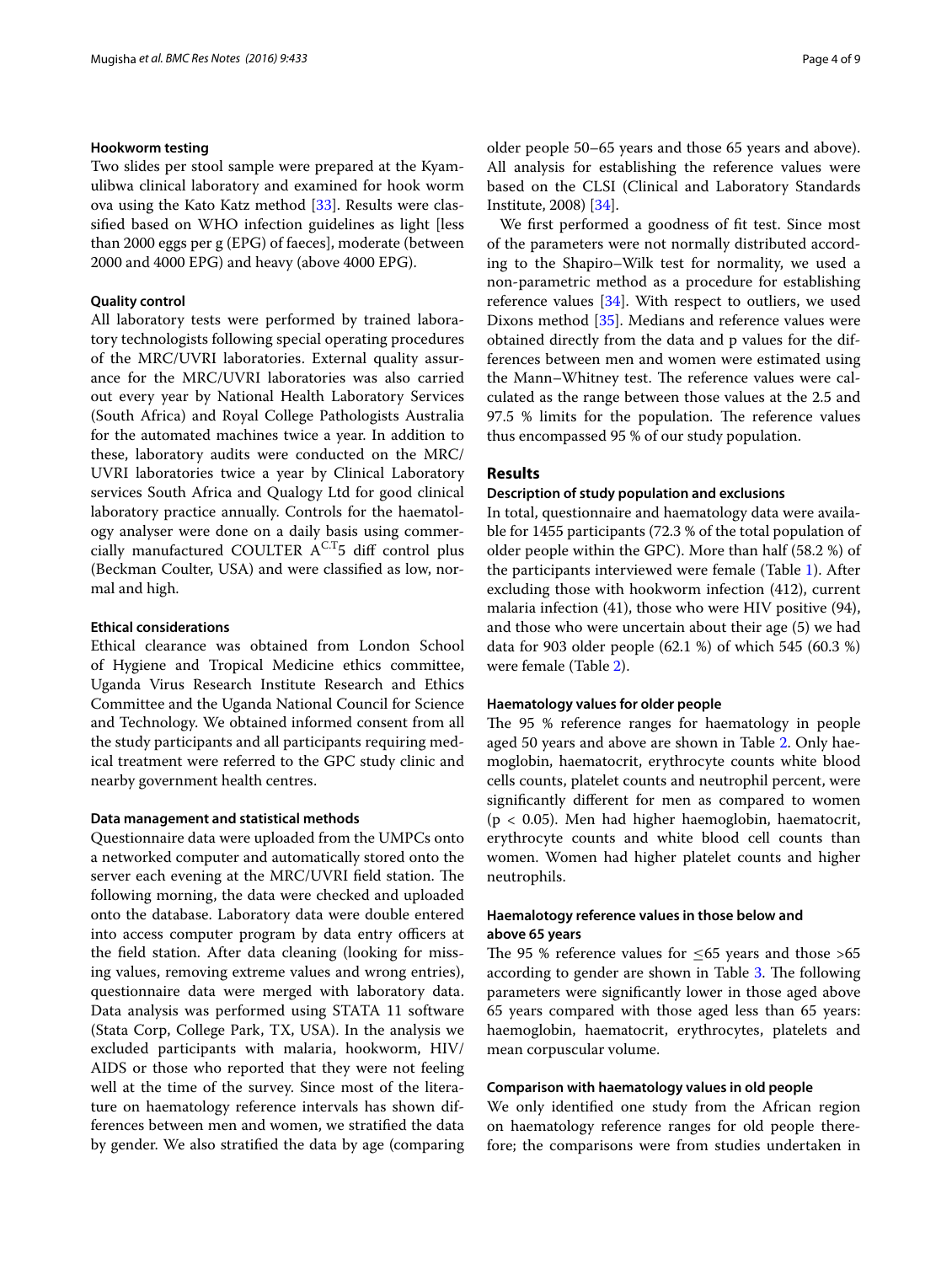<span id="page-4-0"></span>**Table 1 Description of study participants in the anaemia survey**

|                                       | <b>Males</b><br>$(N = 605)$ | Females<br>$(N = 844)$ |
|---------------------------------------|-----------------------------|------------------------|
| Age (years)                           |                             |                        |
| $50 - 59$                             | 257 (43 %)                  | 344 (40.8 %)           |
| $60 - 69$                             | 155 (26 %)                  | 291 (34.5 %)           |
| $70 - 79$                             | 138 (23 %)                  | 149 (17.7 %)           |
| $80+$                                 | 55 (9 %)                    | 60 (7.1 %)             |
| Marital status <sup>a</sup>           |                             |                        |
| Married                               | 427 (70.7 %)                | 276 (32.7 %)           |
| Divorced/separated                    | 115 (19.0 %)                | 218 (25.9 %)           |
| Widowed                               | 53 (8.8 %)                  | 346 (41.0 %)           |
| Single (never married)                | $9(1.5\%)$                  | $3(0.4\%)$             |
| Education level                       |                             |                        |
| None/incomplete primary               | 125 (20.7 %)                | 281 (33.3 %)           |
| Primary                               | 372 (61.5 %)                | 500 (59.2 %)           |
| Secondary                             | 90 (14.9 %)                 | 45 (5.3 %)             |
| Above secondary                       | 18 (3.0 %)                  | 18 (2.1 %)             |
| SES score tertileb                    |                             |                        |
| l ow                                  | 186 (36.7 %)                | 253 (33.8 %)           |
| Middle                                | 175 (34.5 %)                | 294 (39.3 %)           |
| High                                  | 146 (28.8 %)                | 201 (26.9 %)           |
| Smoking                               |                             |                        |
| Current smoker                        | 188 (31.1 %)                | 36 (4.3 %)             |
| Past smoker                           | 153 (25.3 %)                | 31 (3.7 %)             |
| Never smoked                          | 264 (43.6 %)                | 777 (92.0 %)           |
| Chewing tobacco <sup>c</sup>          |                             |                        |
| Current user                          | 112 (18.5 %)                | 184 (21.8 %)           |
| Past regular user                     | $6(1.0\%)$                  | 12 (1.4 %)             |
| Never regular user/never used         | 487 (80.5 %)                | 647 (76.7 %)           |
| Alcohol consumption                   |                             |                        |
| Current drinker                       | 373 (61.7 %)                | 315 (37.3 %)           |
| No drinking in past year              | 100 (16.5 %)                | 221 (26.2 %)           |
| Never drinker                         | 132 (21.8 %)                | 308 (36.5 %)           |
| BMI (kg/m <sup>2</sup> ) <sup>d</sup> |                             |                        |
| Underweight (<18.5)                   | 182 (30.4 %)                | 133 (16.1 %)           |
| Normal (18.5-24.9)                    | 379 (63.3 %)                | 515 (62.2 %)           |
| Overweight (25.0-29.9)                | 37 (6.2 %)                  | 134 (16.2 %)           |
| Obese $(≥30)$                         | $1(0.2\%)$                  | 46 (5.6 %)             |
| Blood pressure group                  |                             |                        |
| Normal                                | 170 (28.1 %)                | 222 (26.3 %)           |
| Pre-hypertension                      | 214 (35.4 %)                | 299 (35.4 %)           |
| Stage I hypertension                  | 152 (25.1 %)                | 191 (22.6 %)           |
| Stage II hypertension                 | 69 (11.4 %)                 | 132 (15.6 %)           |
| HIV serostatus <sup>e</sup>           |                             |                        |
| Negative                              | 554 (92.0 %)                | 793 (94.5 %)           |
| Positive                              | 48 (8.0 %)                  | 46 (5.5 %)             |

 $\overline{a}$  Missing marital status for 1 male and 1 female

b SES score computed from asset index based on household ownership of items within the study setting missing data for 98 males and 96 females

<sup>c</sup> Missing data on chewing tobacco for 1 female

<sup>d</sup> Missing data on BMI for 6 males and 16 females

<sup>e</sup> Missing data on HIV for 3 males and 5 females

high income countries. Most of the studies used different methodologies, with some reporting haematology reference ranges as 2.5th to 97.5th percentiles and some as mean  $\pm 2$  SD. Table [4](#page-6-0) shows haematology reference ranges in our study compared to other studies conducted in high income countries. All haematology parameters in our study were lower than those reported in literature [[24,](#page-7-20) [36](#page-8-9)] except for a study conducted in China, where old people had MCV values that were lower than those in our study.

## **Discussion**

Using blood samples drawn from older people in the anaemia survey, we established haematology reference ranges for parameters including haemoglobin, haematocrit, erythrocytes, WBC counts, platelets, mean corpuscular haemoglobin, mean corpuscular volume: number and percentages for lymphocyte, monocyte, eosinophil and basophil. We compared haematology reference values for old people aged above 65 years with those below 65 years.

<span id="page-4-1"></span>**Table 2 Haematology reference ranges [median (95th-percentile)] derived from older people in rural Uganda**

| Analyte (param-<br>eter)                    | All participants<br>$N = 903$ | Male<br>$N = 358$   | Female<br>$N = 545$ |
|---------------------------------------------|-------------------------------|---------------------|---------------------|
| Hemoglobin (g/<br>$dL$ <sup>a</sup>         | 13.6 (10.9-15.8)              | 14.2 (10.6-16.4)    | 13.3 (11.0-15.0)    |
| Haematocrit (%) <sup>a</sup>                | 40.6 (32.5 - 47.3)            | 42.2 (32.4-49.1)    | 39.8 (32.7-45.4)    |
| Erythrocytes<br>$(10/L)^a$                  | $4.63(3.60 - 5.60)$           | $4.7(3.6 - 5.7)$    | $4.6(3.7-5.4)$      |
| Platelets (10 <sup>9</sup> /L) <sup>a</sup> | 220 (77-353)                  | 207 (60-336)        | 229 (98-359)        |
| WBC ( $\times$ 1000)                        | $4.8(3.0 - 7.7)$              | $4.9(3.2 - 7.8)$    | $4.8(3.0 - 7.2)$    |
| MCH (pg)                                    | 29.4 (25.0-33.4)              | 30.0 (24.7-34.2)    | 29.1 (25.0-32.6)    |
| MCV (fL)                                    | 87 (75-99)                    | 89 (73-102)         | 87 (76-97)          |
| MCHC (g/L)                                  | 33.4 (32.0-35.2)              | 33.5 (32.0-35.2)    | 33.4 (32.1-35.2)    |
| Neutrophils (no<br>$10^9/1)$                | 2.05 (1.05-3.78)              | $2.04(1.05 - 4.40)$ | $2.05(1.05 - 3.60)$ |
| Neutrophils (%) <sup>a</sup>                | 43.0 (27.2-60.3)              | 42.5 (26.0-62.4)    | 43.5 (28.1-58.5)    |
| Lymphocytes (no<br>$10^{9}$ /L)             | $2.09(1.15 - 3.51)$           | $2.05(1.20 - 3.70)$ | $2.1(1.1-3.4)$      |
| Lymphocytes (%)                             | 43.9 (28.6-59.8)              | 43.6 (27.9-60.8)    | 44.2 (29.4-59.3)    |
| Monocytes (no<br>$10^{9}$ /L)               | $0.31(0.17 - 0.57)$           | $0.33(0.18 - 0.59)$ | $0.30(0.17 - 0.55)$ |
| Monocytes (%)                               | $6.5(4.1-10.7)$               | $6.9(4.3 - 12.1)$   | $6.3(3.9 - 10.2)$   |
| Eosinophils (no<br>$10^{9}$ /L)             | $0.15(0.50 - 0.81)$           | $0.16(0.04 - 0.82)$ | $0.14(0.05 - 0.75)$ |
| Eosinophils (%)                             | $3.2(1-15.3)$                 | $3.4(1.0-15.9)$     | $3.0(1.1 - 14.5)$   |
| Basophils (no 10 <sup>9</sup> /L            | $0.04(0.02 - 0.08)$           | $0.04(0.02 - 0.08)$ | $0.04(0.02 - 0.08)$ |
| Basophils (%)                               | 1.0                           | 1.0                 | 1.0                 |

Sample of haematology reference ranges excluding those with hookworm infection, malaria infection, HIV infection and those uncertain of their age

a Analytes significantly different by sex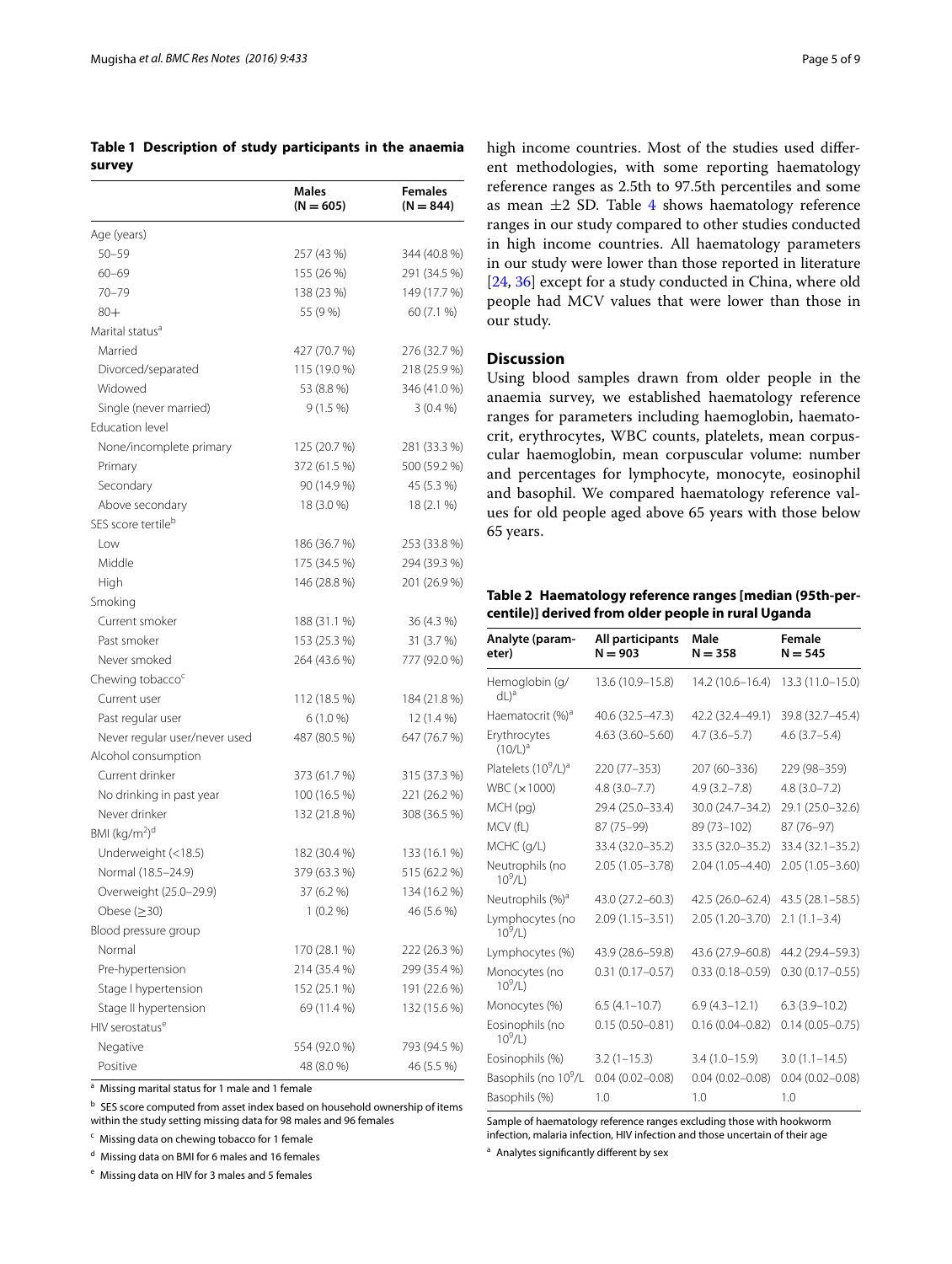| Analyte                          | Male                         |                        | Female                       |                        |  |
|----------------------------------|------------------------------|------------------------|------------------------------|------------------------|--|
|                                  | $\leq$ 65 years<br>$N = 207$ | >65 years<br>$N = 151$ | $\leq$ 65 years<br>$N = 321$ | >65 years<br>$N = 224$ |  |
| Hemoglobin (g/dL) <sup>a</sup>   | $14.5(11.7-16.6)$            | $13.6(9.7-15.5)$       | $13.4(11.1-15)$              | $13.2(10.8-15)$        |  |
| Hematocrit (%) <sup>a</sup>      | 43.2 (35-49.9)               | 40.9 (29.6-48.1)       | $40(33-45.5)$                | 39.6 (32-45)           |  |
| Erythrocytes (10/L) <sup>a</sup> | $4.8(3.6 - 5.8)$             | $4.63(3.5-5.8)$        | $4.61(3.8-5.5)$              | $4.6(3.6-5.3)$         |  |
| Platelets (10/L) <sup>a</sup>    | 220 (55-337)                 | 201 (73-334)           | 222 (105-363)                | 235 (78-359)           |  |
| <b>WBC (10/L)</b>                | $5(3.3 - 7.8)$               | $4.8(2.9-8)$           | $4.8(3-7)$                   | $4.8(3-7)$             |  |
| MCH (pg)                         | $30.4(26.1 - 34.2)$          | 29.5 (23.2-33.8)       | 29 (24.7-32.6)               | 29.2 (25.6-32.7)       |  |
| MCV(f)                           | $90(77 - 102)$               | 88 (71-100)            | 87 (75-99)                   | $87(77-97)$            |  |
| MCHC (g/L)                       | 33.6 (32.2-35.4)             | 33.4 (31.4-35)         | 33.4 (32.1-35.2)             | $33.3(32.1 - 35.3)$    |  |
| Neutrophils (10/L)               | $2.03(1.06-4.6)$             | $2.01(1.03 - 3.8)$     | $2.02(1.08 - 3.5)$           | $2.1(1.04-4.1)$        |  |
| Neutrophils (%)                  | 42.7 (25.8-62.2)             | $41.9(27.1 - 63.1)$    | 42.8 (29.5 - 58.2)           | 43.6 (27.4-59.9)       |  |
| Lymphocytes (10/L)               | $2.13(1.22 - 3.63)$          | $1.96(1.1 - 3.87)$     | $2.11(1.2 - 3.36)$           | 2.09 (1.08-3.48)       |  |
| Lymphocytes (%)                  | 43.7 (27.8-61.2)             | 43.5 (27.9-60.1)       | 44.4 (29.8-58.8)             | 43.5 (28.8-68.8)       |  |
| Monocytes (10/L)                 | $0.33(0.18 - 0.57)$          | $0.33(0.19 - 0.67)$    | $0.29(0.17 - 0.54)$          | $0.31(0.17 - 0.57)$    |  |
| Monocytes (%)                    | $6.7(4.3-12.1)$              | $7(4.5-12.2)$          | $6.2(3.9 - 10.3)$            | $6.4(4-10.2)$          |  |
| Eosinophils (10/L)               | $0.16(0.5-0.8)$              | $0.16(0.04 - 0.88)$    | $0.14(.04 - 0.67)$           | $0.13(0.05 - 1.06)$    |  |
| Eosinophils (%)                  | $3.4(1-15.9)$                | $3.4(90.9 - 12.6)$     | $3.1(1-12.1)$                | $2.9(1.1-16.2)$        |  |
| Basophils (10/L)                 | $0.04(0.2 - 0.08)$           | $0.03(0.01 - 0.08)$    | $0.04(0.02 - 0.07)$          | $0.04(0.02 - 0.09)$    |  |
| Basophils (%)                    |                              |                        |                              |                        |  |

<span id="page-5-0"></span>**Table 3 Haematology reference ranges median [(95th-percentile)] comparing those above and below 65 years**

<sup>a</sup> Analytes significantly different in those aged 65 years and above and those below 65 years

To the best of our knowledge, this is the first population based study, in Uganda to describe reference values for haematology in old people. From our literature search, we only found one old study which was conducted among old Zimbabweans [\[20](#page-7-16)]. As research on health issues affecting older people takes root in Africa, findings from this study will be valuable in identifying old people with haematology abnormalities based on locally derived haematology reference values for old people. Compared to other studies conducted in young adults in Uganda [\[1,](#page-7-0) [4,](#page-7-3) [5,](#page-7-12) [15\]](#page-7-13), we excluded all the study participants with malaria which has been associated with low haemoglobin, elevated white blood cell counts and thrombocytopenia [\[37\]](#page-8-10). We also excluded participants with hookworm infection and those with HIV infection since these have also been strongly associated with low haemoglobin values [\[38,](#page-8-11) [39](#page-8-12)].

Overall, old people in our study had lower haemoglobin values compared to other studies conducted in young adults in Uganda. However, old women in our study had higher haemoglobin values as compared to young adult women in Uganda and other East African countries [[1,](#page-7-0) [5,](#page-7-12) [19](#page-7-15)]. The higher haemoglobin in old women compared to young adult women may be due to the fact that old women have passed through menopause and are no longer experiencing menstrual blood loss.

Old people above 65 years also had lower haemoglobin and haematocrit values as compared to those below 65 years. We do not have many studies to compare our results for people below 65 because most of the studies on haematology reference values conducted among old people in high income countries define old people as those aged 65 years and above. However, these results are in agreement with findings from the Second National Health and Nutritional Examination Survey in which haematology reference values for those aged 45–64 years tended to be higher than those aged  $65-74$  years  $[13]$  $[13]$ . Studies conducted elsewhere in high income countries have shown that haemoglobin decreases with age, with the decline more pronounced in men than women [\[9](#page-7-7), [40\]](#page-8-13), implying that haemoglobin reference values in old people may need to be different from haemoglobin reference values for young adults.

Haemoglobin, haematocrit, erythrocyte counts, MCV and platelet counts tended to be lower in our study than in other studies conducted among old people in high income countries [[13,](#page-7-10) [14,](#page-7-11) [24](#page-7-20), [25](#page-7-21)]. Possible explanations for these differences could be both genetic and environmental differences between Blacks and the differences in nutritional status between old whites and old blacks.

Females 65 years and older had higher platelet counts than men. Other studies have also reported these gender differences in platelet counts [\[4,](#page-7-3) [36](#page-8-9)].

Although we tried to exclude old people with known illnesses associated with low haemoglobin and other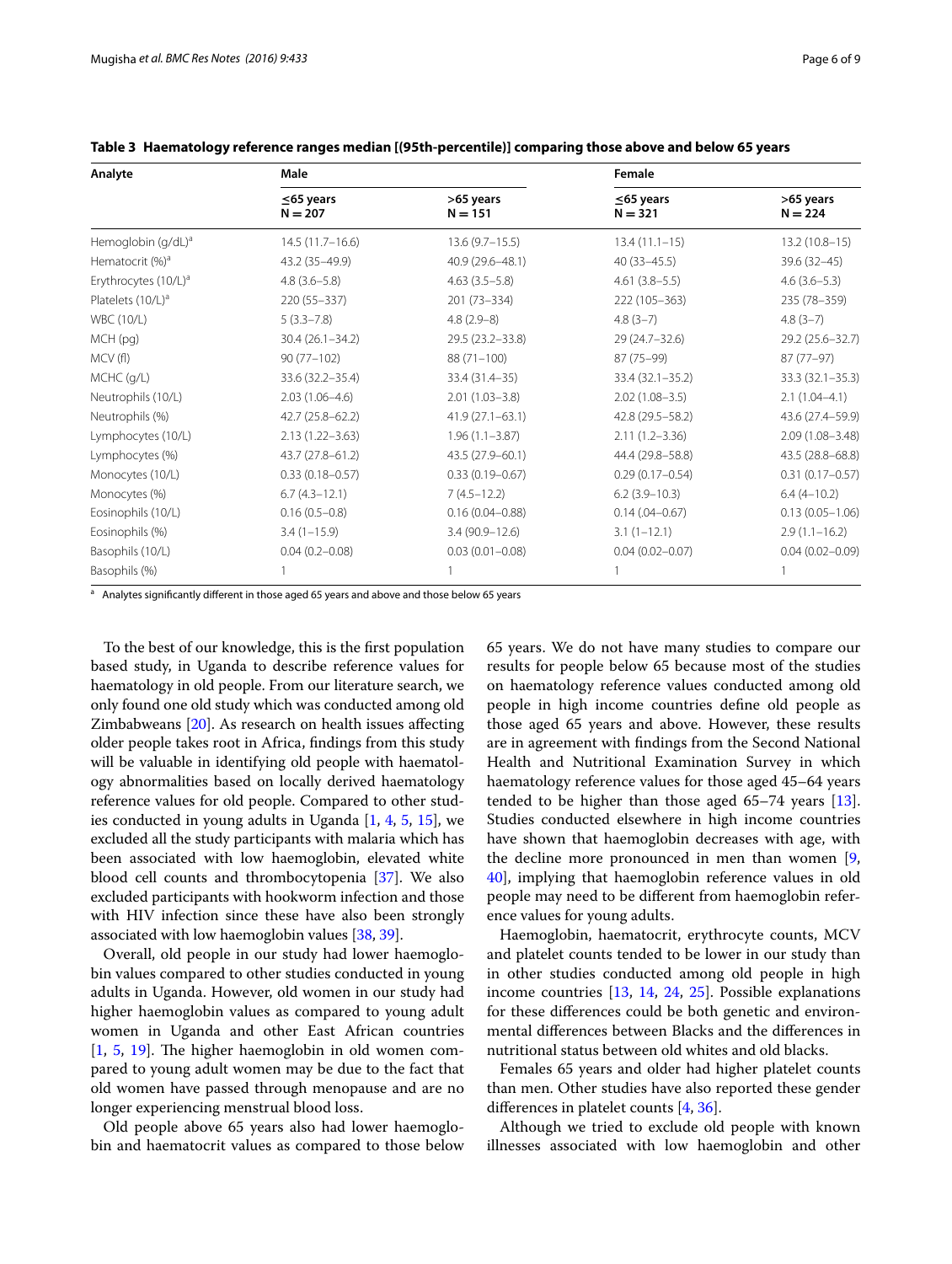| Parameter (analyte)               | <b>Current study Uganda</b><br>$(aqe 50+)$ | Hale et al. [26]<br>$(USA) 65+$ | Yip et al. [16]<br>$(USA) 65+$ | Tsang et al. [17]<br>(Australia) 49+ | <b>Woo et al.</b> [27]<br>(China) 60+ |
|-----------------------------------|--------------------------------------------|---------------------------------|--------------------------------|--------------------------------------|---------------------------------------|
| Mean age (range)                  | 63.5 (50-94)                               |                                 |                                |                                      |                                       |
| % Female                          | 60.3                                       |                                 |                                |                                      |                                       |
| Comorbidities excluded            | Malaria, HIV, Hookworm                     |                                 |                                |                                      |                                       |
| Study design                      | Cross sectional                            | Cross sectional                 | Cross sectional                | Cross sectional                      | Cross sectional                       |
| Hemoglobin (g/dL)                 |                                            |                                 |                                |                                      |                                       |
| All                               | 13.6 (10.9-15.8)                           |                                 |                                |                                      |                                       |
| Male                              | 14.2 (10.6-16.4)                           | $-(14-18)$                      | 14.9 (12.6-17.4)               | $15.6(13.1-17.5)$                    | $12.1 - 16.5$                         |
| Female                            | $13.3(11-15)$                              | $-(12-16)$                      | $13.8(11.7-16.1)$              | $14.3(12.2 - 16.1)$                  | $10.7 - 15$                           |
| Haematocrit (%)                   |                                            |                                 |                                |                                      |                                       |
| All                               | 40.6 (32.5–47.3)                           |                                 |                                |                                      |                                       |
| Male                              | 42.2 (32.4-49.1)                           | $-(42-52)$                      | $44(37-51)$                    | 46 (39-51)                           | $36 - 49$                             |
| Female                            | 39.8 (32.7-45.4)                           | $-(37-47)$                      | 40.8 (35-47)                   | $42(36-47)$                          | $32 - 45$                             |
| Erythrocytes (10/L)               |                                            |                                 |                                |                                      |                                       |
| All                               | $4.63(3.6 - 5.6)$                          |                                 |                                |                                      |                                       |
| Male                              | $4.7(3.6 - 5.7)$                           | $-(4.7-6.1)$                    | $4.82(3.8-5.8)$                | $5.06(4.2-5.9)$                      | $4.0 - 5.7$                           |
| Female                            | $4.6(3.7-5.4)$                             | $-(4.2-5.4)$                    | $4.5(3.8-5.2)$                 | $4.7(4-5.4)$                         | $3.8 - 5.4$                           |
| Platelets (10 <sup>9</sup> /L)    |                                            |                                 |                                |                                      |                                       |
| All                               | 220 (77-353)                               |                                 |                                |                                      |                                       |
| Male                              | 207 (60-336)                               |                                 |                                | 240 (153-382)                        | $95 - 224$                            |
| Female                            | 229 (98-359)                               |                                 |                                | 269 (163-414)                        | $93 - 267$                            |
| WBC (×1000)                       |                                            |                                 |                                |                                      |                                       |
| All                               | $4.8(3 - 7.7)$                             | $-(4.8 - 10.8)$                 |                                |                                      |                                       |
| Male                              | $4.9(3.2 - 7.8)$                           |                                 |                                | $6.4(3.9-9.5)$                       | $4.6 - 10.5$                          |
| Female                            | $4.8(3 - 7.2)$                             |                                 |                                | $6.1(3.6-9.4)$                       | $4.5 - 11.5$                          |
| MCV (FI)                          |                                            |                                 |                                |                                      |                                       |
| All                               | 87 (75-99)                                 |                                 |                                |                                      |                                       |
| Male                              | 89 (73-102)                                | $-(80-94)$                      | $91(81 - 103)$                 | 90 (80-99)                           | $71 - 96$                             |
| Female                            | 87 (76-97)                                 | $-(81-99)$                      | $90(81 - 102)$                 | $90(80-97)$                          | $70 - 96$                             |
| Neutrophils (x10 <sup>9</sup> /L) | $2.05(1.05 - 3.8)$                         |                                 |                                |                                      |                                       |
| Neutrophils (%)                   | 43 (27.2-60.3)                             |                                 |                                |                                      |                                       |
| Lymphocytes $(x 10^9/l)$          | $2.09(1.2 - 3.5)$                          |                                 |                                |                                      |                                       |
| Lymphocytes (%)                   | 43.9 (28.6-59.8)                           |                                 |                                |                                      |                                       |
| Monocytes $(x 10^9/L)$            | $0.31(0.17 - 0.57)$                        |                                 |                                |                                      |                                       |
| Monocytes (%)                     | $6.5(4.1-10.7)$                            |                                 |                                |                                      |                                       |
| Eosinophils $(x 10^9/L)$          | $0.15(0.05 - 0.81)$                        |                                 |                                |                                      |                                       |
| Eosinophils (%)                   | $3.2(1-15.3)$                              |                                 |                                |                                      |                                       |
| Basophils ( $\times 10^9$ /L)     | $0.04(0.02 - 0.08)$                        |                                 |                                |                                      |                                       |
| Basophils (%)                     | $1(0-2)$                                   |                                 |                                |                                      |                                       |

#### <span id="page-6-0"></span>**Table 4 Reference values [median (95th-percentile)] compared with those of other studies in old people**

The numbers from these four studies cited are from the original publications

haematology parameters, old people who were included in this study could have had some subclinical-illnesses which we were not able to diagnose. We did not exclude smokers from our analysis even if smoking is known to elevate the total white blood cell count and neutrophils [[41\]](#page-8-14). This may have not had greater impact on our findings since a small proportion of older people within the GPC smoke, especially the men. Old people in our study

did not undergo fasting prior to phlebotomy. This may have affected some of the parameters. Since we bled participants between 8.30 a.m. in the morning and 2.30 p.m. in the afternoon, it was not feasible for old people to undergo fasting prior to phlebotomy.

From this study, it is clear that the haematology reference ranges based on those from high income countries commonly applied to old people in Uganda may not be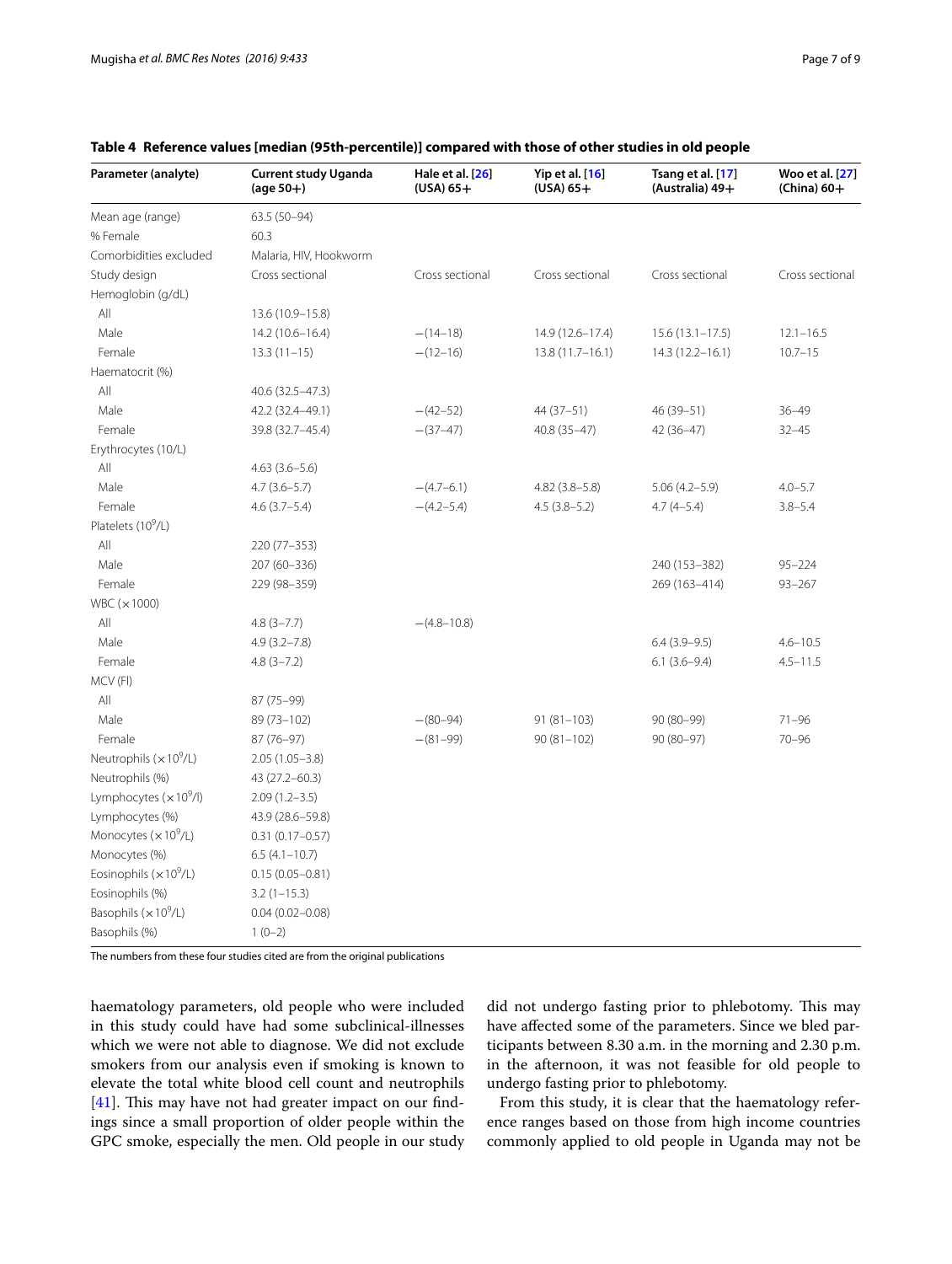appropriate for them. In addition, the haematology reference ranges for old people in our study had differences with the haematology reference ranges derived from old people from high income countries. Using appropriate haematology reference ranges for old people in Uganda will prevent the repetition and additional laboratory and clinical procedures that may be performed to old people once their haematology results do not fall under the commonly used reference ranges. In addition, it will also reduce on misclassifying old people participating in clinical trials or any other epidemiological studies as having adverse haematology abnormalities.

In conclusion, although we have described the haematology reference ranges for old people using a sample derived from a general population, there is also need for more population based studies using nationwide surveys to be carried out among old people in other study settings in Uganda and the rest of Africa to explore the differences in haematology reference values between those aged below and above 65 years of age, with a view of establishing whether there is need to have separate reference values for these different categories of old people.

#### **Authors' contributions**

Conceived and designed the study: JOM, JS, HK. Acquisition of data: JOM and JS. Managed and analyzed the data: JOM. Interpreted data: JOM, JS, HK. Drafted the article or revised it critically for important intellectual content: JOM, JS, HK. All authors read and approved the final manuscript.

#### **Author details**

<sup>1</sup> MRC/UVRI Uganda Research Unit on AIDS, P.O. Box 49, Entebbe, Uganda.<br><sup>2</sup> London School of Hygiene and Tropical Medicine, London, UK. <sup>3</sup> School of International Development, University of East Anglia, Norwich, UK.

#### **Acknowledgements**

We would like thank Mbabazi Pelegrino, C D Mweruka and Vicky Nakibirango who participated in the field work for this paper, Muhigirwa Edward who performed the laboratory tests and all the older people within the GPC for agreeing and participating in this study. The funding support of the Medical Research Council/Uganda Virus Research Institute is gratefully acknowledged.

#### **Competing interests**

The authors declare that they have no competing interests.

Received: 30 April 2014 Accepted: 12 August 2016 Published online: 07 September 2016

#### **References**

- <span id="page-7-0"></span>1. Karita E, Ketter N, Price MA, Kayitenkore K, Kaleebu P, Nanvubya A, Anzala O, Jaoko W, Mutua G, Ruzagira E, et al. CLSI-derived hematology and biochemistry reference intervals for healthy adults in eastern and southern Africa. PLoS ONE. 2009;4(2):e4401.
- <span id="page-7-1"></span>2. Tsegaye A, Messele T, Tilahun T, Hailu E, Sahlu T, Doorly R, Fontanet AL, de Wit TFR. Immunohematological reference ranges for adult Ethiopians. Clin Diagn Lab Immunol. 1999;6(3):410–4.
- <span id="page-7-2"></span>3. WHO. Nutritional anaemias: report of a WHO scientific group [meeting held in Geneva from 13 to 17 March 1967]. 1968.
- <span id="page-7-3"></span>4. Lugada ES, Mermin J, Kaharuza F, Ulvestad E, Were W, Langeland N, Asjo B, Malamba S, Downing R. Population-based hematologic and immunologic reference values for a healthy Ugandan population. Clin Diagn Lab Immunol. 2004;11(1):29–34.
- <span id="page-7-12"></span>5. Eller LA, Eller MA, Ouma B, Kataaha P, Kyabaggu D, Tumusiime R, Wandege J, Sanya R, Sateren WB, Wabwire-Mangen F. Reference intervals in healthy adult Ugandan blood donors and their impact on conducting international vaccine trials. PLoS ONE. 2008;3(12):e3919.
- <span id="page-7-4"></span>6. Bain BJ. Ethnic and sex differences in the total and differential white cell count and platelet count. J Clin Pathol. 1996;49(8):664–6.
- <span id="page-7-5"></span>7. Patel K, Harris T, Faulhaber M, Angleman S, Connelly S, Bauer D, Kuller L, Newman A, Guralnik J. Racial variation in the relationship of anemia with mortality and mobility disability among older adults. Blood. 2007;109(11):4663.
- <span id="page-7-6"></span>Steensma D, Tefferi A. Anemia in the elderly: how should we define it, when does it matter, and what can be done? Mayo Clinic Proc. 2007;82(8):958–66.
- <span id="page-7-7"></span>9. Nilsson-Ehle H, Jagenburg R, Landahl S, Svanborg A. Blood haemoglobin declines in the elderly: implications for reference intervals from age 70 to 88. Eur J Haematol. 2000;65(5):297–305.
- 10. Nilsson-Ehle H, Jagenburg R, Landahl S, Svanborg A, Westin J. Decline of blood haemoglobin in the aged: a longitudinal study of an urban Swedish population from age 70 to 81. Br J Haematol. 1989;71(3):437–42.
- <span id="page-7-8"></span>11. McIlhagger R, Gow AJ, Brett CE, Corley J, Taylor M, Deary IJ, Starr JM. Differences in the haematological profile of healthy 70 year old men and women: normal ranges with confirmatory factor analysis. BMC Blood Disord. 2010;10(1):4.
- <span id="page-7-9"></span>12. Balducci L. Epidemiology of anemia in the elderly: information on diagnostic evaluation. J Am Geriatr Soc. 2003;51(3s):2–9.
- <span id="page-7-10"></span>13. Yip R, Johnson C, Dallman PR. Age-related changes in laboratory values used in the diagnosis of anemia and iron deficiency. Am J Clin Nutr. 1984;39(3):427–36.
- <span id="page-7-11"></span>14. Tsang CW, Lazarus R, Smith W, Mitchell P, Koutts J, Burnett L. Hematological indices in an older population sample: derivation of healthy reference values. Clin Chem. 1998;44(1):96–101.
- <span id="page-7-13"></span>15. Tugume SB, Piwowar EM, Lutalo T, Mugyenyi PN, Grant RM, Mangeni FW, Pattishall K, Katongole-Mbidde E. Hematological reference ranges among healthy Ugandans. Clin Diagn Lab Immunol. 1995;2(2):233–5.
- <span id="page-7-14"></span>16. Dosoo DK, Kayan K, Adu-Gyasi D, Kwara E, Ocran J, Osei-Kwakye K, Mahama E, Amenga-Etego S, Bilson P, Asante KP, et al. Haematological and biochemical reference values for healthy adults in the middle belt of Ghana. PLoS ONE. 2012;7(4):e36308.
- <span id="page-7-23"></span>17. Zeh C, Amornkul PN, Inzaule S, Ondoa P, Oyaro B, Mwaengo DM, Vandenhoudt H, Gichangi A, Williamson J, Thomas T, et al. Populationbased biochemistry, immunologic and hematological reference values for adolescents and young adults in a rural population in Western Kenya. PLoS ONE. 2011;6(6):e21040.
- 18. Menard D, Mandeng MJ, Tothy MB, Kelembho EK, Gresenguet G, Talarmin A. Immunohematological reference ranges for adults from the Central African Republic. Clin Diagn Lab Immunol. 2003;10(3):443–5.
- <span id="page-7-15"></span>19. Kibaya RS, Bautista CT, Sawe FK, Shaffer DN, Sateren WB, Scott PT, Michael NL, Robb ML, Birx DL, De Souza MS. Reference ranges for the clinical laboratory derived from a rural population in Kericho, Kenya. PLoS ONE. 2008;3(10):e3327.
- <span id="page-7-16"></span>20. Mangwendeza M, Mandisodza A, Siziya S. Haematology reference values for healthy elderly blacks residing in Harare, Zimbabwe. Cent Afr J Med. 2000;46(5):120–3.
- <span id="page-7-17"></span>21. UNPD. World population prospects, the 2010 revision. New York, NY: United Nations Population Division (UN DESA); 2011.
- <span id="page-7-18"></span>22. Mutevedzi PC, Newell M-L. A missing piece in the puzzle: HIV in mature adults in sub-Saharan Africa. Futur virol. 2011;6(6):755–67.
- <span id="page-7-19"></span>23. Greene M, Justice AC, Lampiris HW, Valcour V. Management of human immunodeficiency virus infection in advanced age management of HIV infection in older adults. JAMA. 2013;309(13):1397–405.
- <span id="page-7-20"></span>24. Hale WE, Stewart RB, Marks RG. Haematological and biochemical laboratory values in an ambulatory elderly population: an analysis of the effects of age, sex and drugs. Age Ageing. 1983;12(4):275–84.
- <span id="page-7-21"></span>25. Woo J, Arumanayagam M, Ho S, Swaminathan R. Hematological indices and the prevalence of anemia in an elderly Chinese population. Pathology. 1989;21(1):31–4.
- <span id="page-7-22"></span>26. Asiki G, Murphy G, Nakiyingi-Miiro J, Seeley J, Nsubuga RN, Karabarinde A, Waswa L, Biraro S, Kasamba I, Pomilla C. The general population cohort in rural south-western Uganda: a platform for communicable and non-communicable disease studies. Int J Epidemiol. 2013;42(1):129–41.